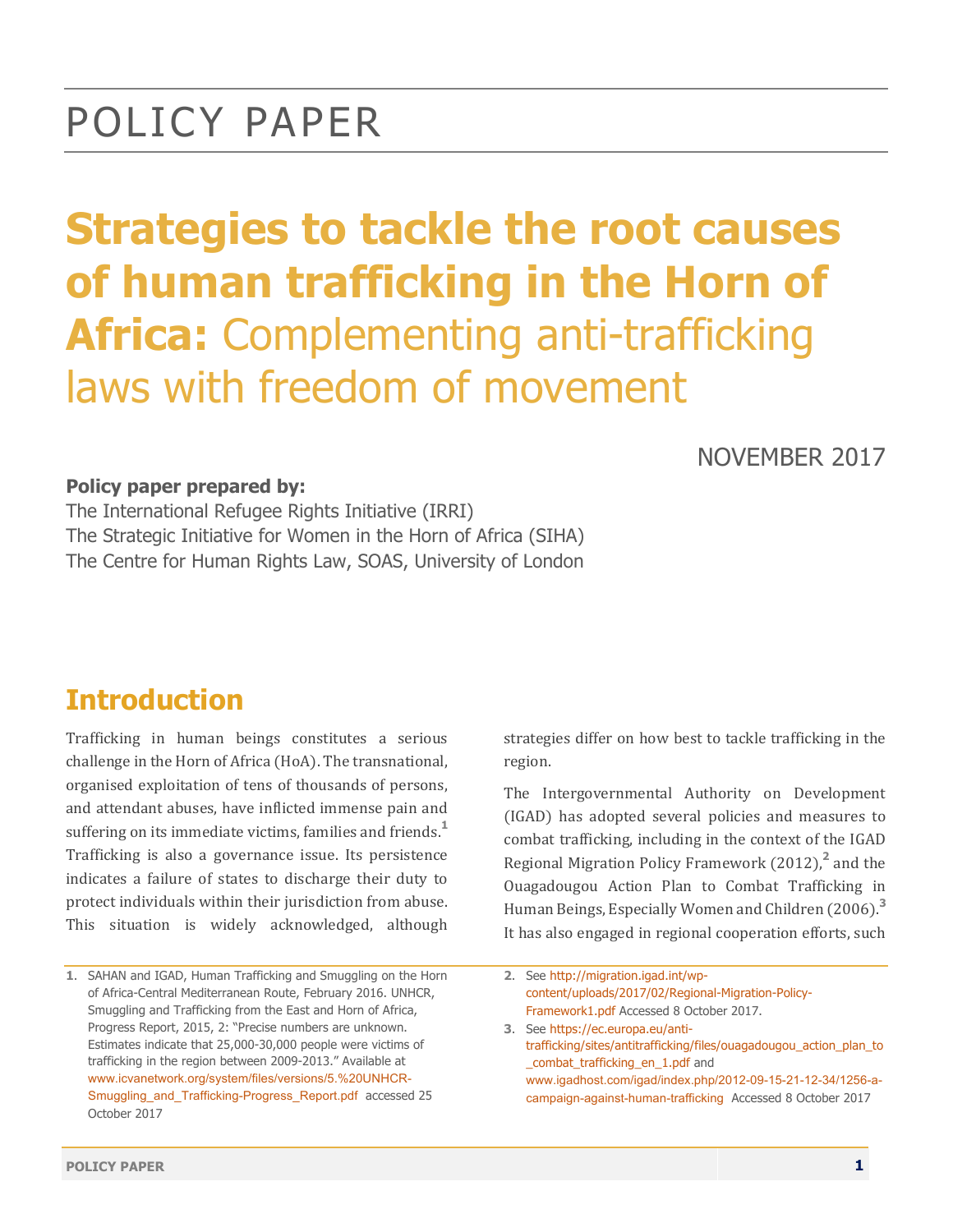as the African Union Horn of Africa Initiative against human trafficking and smuggling of migrants.<sup>4</sup>

Legislative measures are an integral component of these policies. This is reflected in the IGAD policy framework, which includes "strengthen[ing] national policy, structures and laws in order to establish a co-ordinated and integrated approach at national level by incorporating pertinent international instruments".<sup>5</sup> Several States in the region have become parties to the Palermo Protocol<sup>6</sup> and adopted specific anti-trafficking legislation, including Uganda  $(2009)^7$  and Kenya  $(2010)$ <sup>8</sup> and, more recently, in the context of the intense regional and international focus on trafficking in the region, Sudan (2014),<sup>9</sup> Ethiopia (2015)<sup>10</sup> and Djibouti  $(2016).$ <sup>11</sup> Eritrea, Somalia and South Sudan have yet to adopt specific anti-trafficking legislation.

This policy paper argues that the substance of relevant national laws and their practical application contain a number of shortcomings and challenges.<sup>12</sup> This argument is based on extensive empirical research with Eritreans on the move, in which 67 qualitative interviews were conducted in Ethiopia, Sudan and Europe (for the full findings of the research, available from 7 November 2017, see "Tackling the root causes of human trafficking and smuggling from Eritrea: The need for an empirically grounded EU policy on mixed migration in the Horn of Africa.")

This paper outlines key findings from the research. It then presents a number of shortcomings in law and policy within the region, before making specific policy recommendations.

## **Summary of the findings**

Eritreans leave their country to flee forced conscription, political repression and the lack of economic prospects. As the majority of Eritreans are unable to leave their country legally most rely on smugglers to ensure that they successfully evade border controls in their efforts to reach safety. Their irregular entry into neighbouring countries, and their often-precarious status, has made individual migrants and refugees vulnerable to trafficking, particularly in refugee camps. Smuggling and trafficking in human beings has developed into a transnational business operated by criminal networks, whose members often come from disadvantaged backgrounds.

The responses of state institutions in the region to these realities vary significantly, not only between countries but also within each of the states in the region. While some institutions and officials offer protection and assistance to people on the move, and respect human rights, other state institutions are predatory and carry different degrees of responsibility for the abuses that

- **4**. See IGAD and IOM, "Human Trafficking and Smuggling of Migrants in the Context of Mixed Migration Flows: State of play in the IGAD region", Background Paper, Sixth IGAD Regional Consultative Process in Migration (IGAD RCP) October 2015, 13 and 14.
- **5**. Ibid., 23.
- **6**. Protocol to Prevent, Suppress and Punish Trafficking in Persons, Especially Women and Children, supplementing the United Nations Convention against Transnational Organised Crime, 2000. Available at www.osce.org/odihr/19223?download=true accessed 25 October 2017.
- **7**. The Prevention of Trafficking in Persons Act, 2009. Available at www.ulii.org/ug/legislation/act/2009/7/Prevention%20of%20Traffi cking%20in%20Persons%20Act%2C%202009.docx accessed 25 October 2017.
- **8**. Counter-Trafficking in Persons Act, No. 8 of 2010. Available at http://kenyalaw.org/kl/fileadmin/pdfdownloads/Acts/Counter-TraffickinginPersonsAct\_No8of2010.pdf accessed 25 October 2017.
- **9**. Combating of Human Trafficking Act, 2014. Available at www.ilo.org/dyn/natlex/docs/MONOGRAPH/99189/118286/F148 132047/SDN99189%20Eng.pdf accessed 25 October 2017.
- **10**. Proclamation no.909/2015, Prevention and Suppression of Trafficking in Persons and Smuggling of Migrants Proclamation. Available at www.ilo.org/dyn/natlex/docs/ELECTRONIC/101059/126622/F-402220324/ETH101059.pdf accessed 25 October 2017.
- **11**. Act No. 133/AN/16/7ème, 2016, Combating Trafficking in Persons and Illicit Smuggling of Migrants; earlier, Act No.210/AN/07/5ème L, 2007, Combating Trafficking in Human Beings. Available at www.ilo.org/dyn/natlex/docs/ELECTRONIC/101766/122772/F253 643777/DJI-101766.pdf accessed 25 October 2017.
- **12**. The review of legislation has been undertaken with reference to the Palermo Protocol and relevant international human rights standards, taking into consideration findings of UN human rights treaty bodies and the country entries in the United States Department of State, Trafficking in Persons Report over the last five years.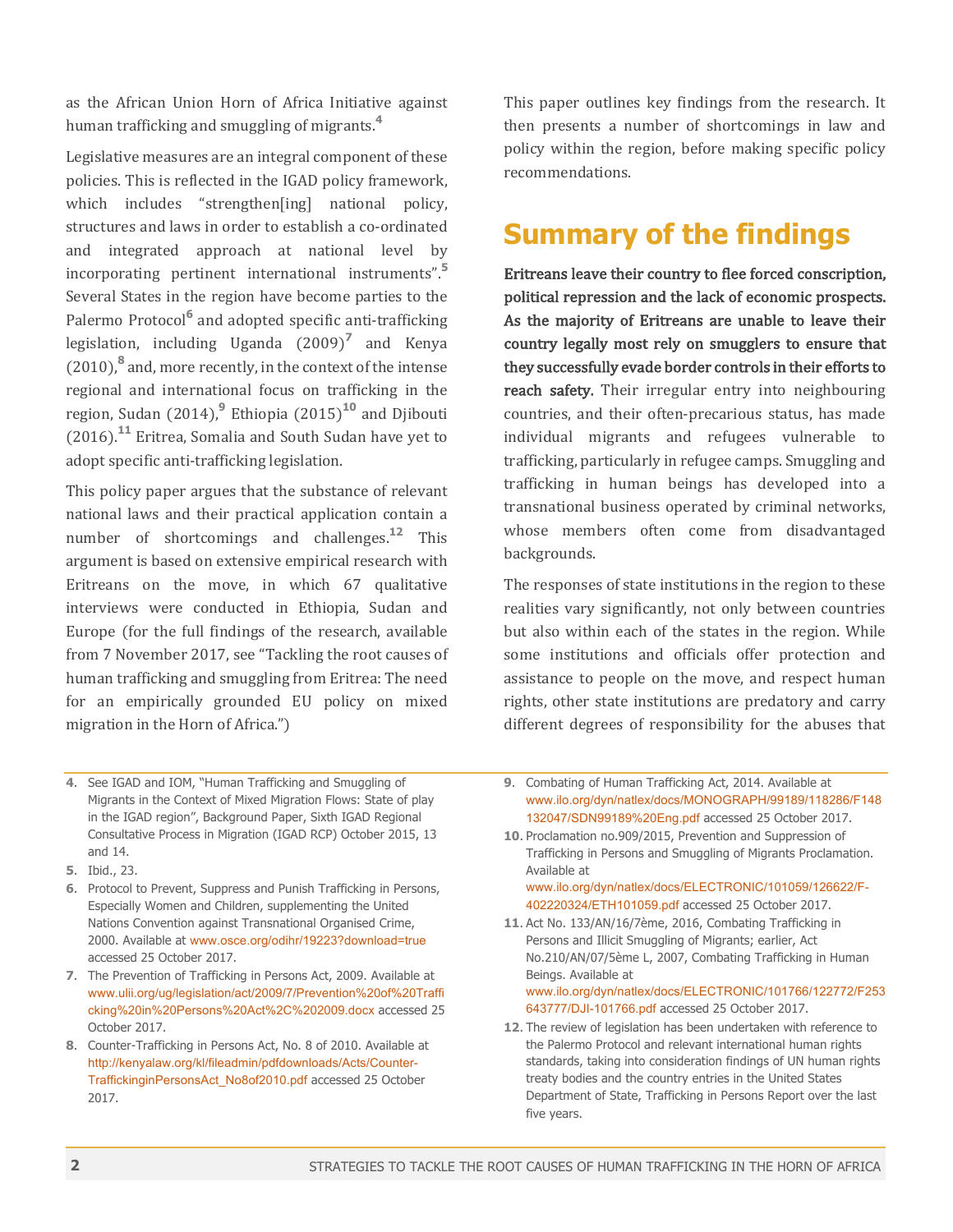refugees and migrants suffer from. In other words, while states and their capacity to operate are undeniably part of the solution to the situation of refugees and migrants in the HoA, the findings also make it clear that they are often also the cause of it.

Most Eritreans who decide to migrate have a clear knowledge of the fact that they are taking a huge risk to their own safety, but are usually only vaguely aware of the specifics of that risk, and how to avoid it. Family links play an important role in the context of decision-making: most people get their information from family and friends, rather than from state institutions, NGOs or the media. Whether inside Eritrea or outside it, ultimately people look to those who they most trust for information.

Thus, decisions to cross borders irregularly and take extreme risks are often taken when alternative options are perceived to be equally bad, or potentially worse. What policy makers view as an ill-informed decision is often calculated risk-taking. Many of those who migrate irregularly do so not because they are unaware of legal migration procedures or because these are overbureaucratic, but because it is clear to them that the legal routes are so limited for people in their situation that they cannot rely on them as viable solutions.

Those interviewed distinguished between smugglers as service providers who are helping people flee a repressive state, and traffickers who are a source of exploitation and abuse. However, the line between smugglers as "humanitarians" and the abuses associated with trafficking is painfully thin. People are acutely aware of this and attempt to mitigate the risk by using smugglers or routes that are perceived to be more reliable and safe. As a result, people's descriptions of their journeys pointed to a pattern in which their journeys become increasingly dangerous, often as the original linkage between the migrants and the original smuggler got weaker.

Many of those who move from the region to Europe do so as a result of failures in refugee policies in first countries of asylum, policies that have left millions of people living for years and sometimes decades in protracted situations of exile. These failures hinge primarily around the emphasis on encampment for those in exile and failures around access to work and durable solutions. Combined, these policy failures have created a semi-permanent state of emergency, jeopardising quality of life and bringing the humanitarian system to breaking point.<sup>13</sup>

## **Shortcomings in law and policy**

The experiences of Eritreans, particularly in relation to human smuggling and trafficking, take place in a policy and legal environment that has a series of shortcomings adversely impacting the adequacy and effectiveness of responses. First, legislation does not fully conform to the Palermo Protocol, including in some instances concerning the very definition of trafficking; and contains provisions that raise concerns over their compatibility with human rights standards (imposition of the death penalty for numerous trafficking offences, lowering of the burden of proof etc.). Several laws provide for limited victim protection, granting no, or short, reflection periods (the time a trafficking victim is permitted to legally stay in a country after being rescued) and inadequate protection against *refoulement* (being returned to a country where a person may face persecution or human rights violations).

Second, the application of anti-trafficking laws, in combination with other legislation, frequently results in trafficking victims being treated as irregular migrants.<sup>14</sup> This frustrates victim protection, and has resulted in deportations, particularly to Eritrea, and concerns over refoulement. Further challenges include the limited

Department of State, Trafficking in Persons Report, 2017. Available at www.state.gov/j/tip/rls/tiprpt/2017/ Accessed 19 October 2017.

<sup>13.</sup> For an extensive critique of the impact of these policy failures, see Lucy Hovil, Refugees, Conflict and the Search for Belonging. Palgrave, 2016, 155 – 191.

**<sup>14</sup>**. This is a common theme in most countries in the Horn of Africa. See, for example, country entries in the United States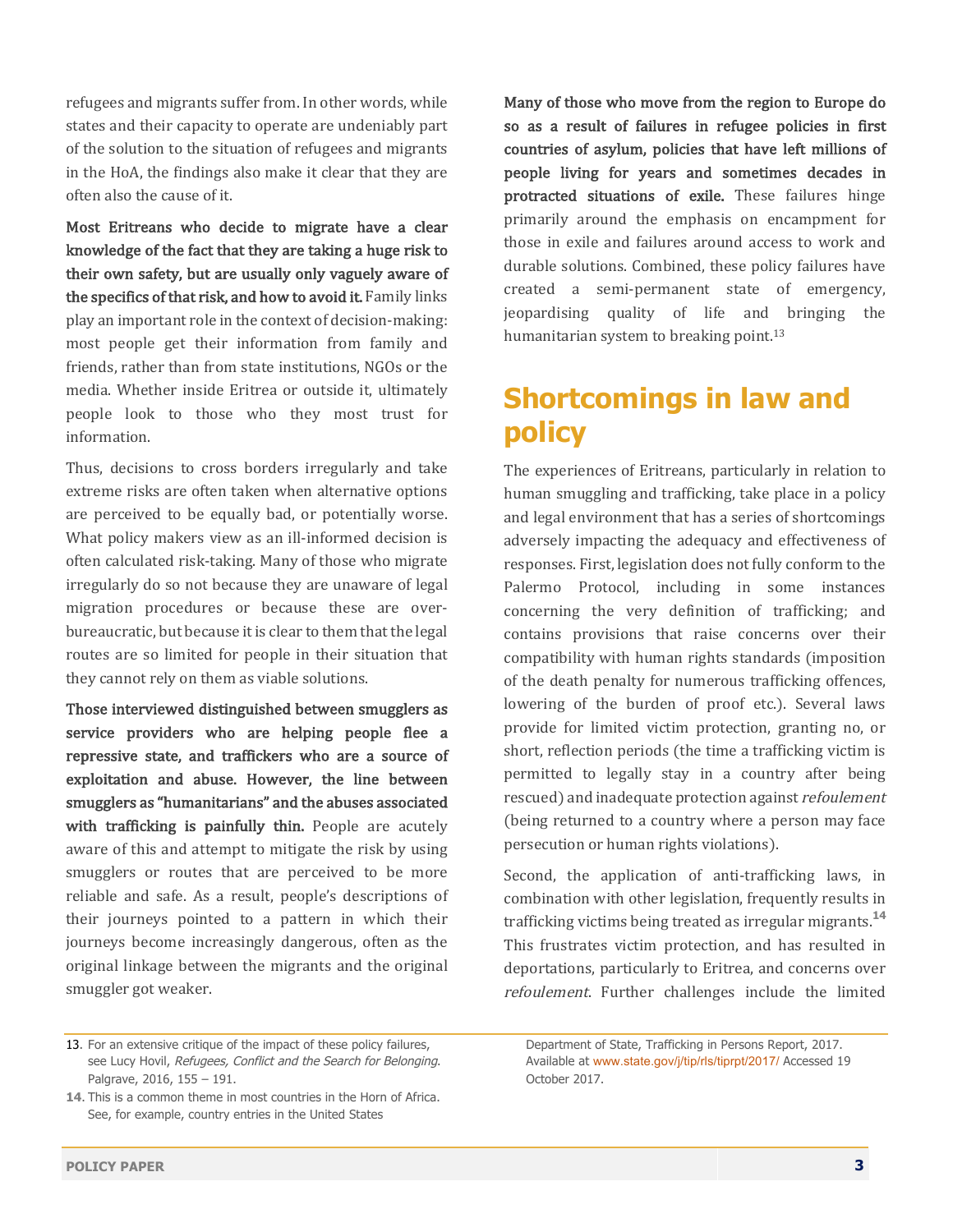number of prosecutions *per se* and especially cases involving officials, despite allegations of complicity. Victim protection has been non-existent or inadequate due to a combination of limited resources, capacity, expertise and priority setting.<sup>15</sup> The implementation of laws also raises broader rule of law and human rights concerns, including the use of paramilitary and security services as border enforcement agencies. In addition, the application of legislation has not been transparent, making it difficult to assess the compatibility of measures taken with good practice, and their effectiveness.

The strategic component of adopting legislation is important to develop an adequate legal framework in states across the region. However, there is limited evidence that the focus on a legal and a predominantly repressive approach has been effective in combating trafficking. Notwithstanding the few successful prosecutions and reported incidents in which victims of trafficking were rescued in countries in the region, their limited impact has failed to instil trust in the authorities. Victims of trafficking are therefore still inclined to evade the authorities and have limited interest in cooperating in any prosecution efforts.

The repressive approach also fails to address the root causes of trafficking. Persons who cross borders in the region, including victims of trafficking, do so because they flee persecution, human rights violations and conflict in their home countries, or seek to better their lives elsewhere, or both. The lack of regular migration channels typically drives persons, particularly from Eritrea, into the hands of smugglers. This factor, in conjunction with the involvement of corrupt or otherwise complicit border officials, encampment, lack of freedom of movement and insecure status in neighbouring countries renders persons who cross borders extremely vulnerable to abuse. These realities

create an environment conducive to trafficking. These dangers are known to people living in precarious circumstances who therefore often seek to move further away and leave the region altogether. Such decisions risk enhancing their vulnerability to trafficking; they typically need the help of smugglers and resources to finance onward journeys, which often creates a desperate situation that traffickers are apt to exploit.

This evidence ties in with findings that highlight the limits of a predominantly repressive approach.<sup>16</sup> It calls for a broader focus on prevention that tackles the root causes of trafficking. This includes creating conditions that respect the rights, status and economic prospects of people within countries, and that reduce vulnerability to trafficking in the region. The proposed IGAD protocol on free movement of persons has the potential, if it indeed effectively ensures free movement, to constitute a major step to reduce such vulnerability.<sup>17</sup> It would obviate the need for nationals of member states to have recourse to smugglers, reduce encampment, and provide freedom of movement within countries. Legal status, the right to work and adequate protection of rights are critical, as they greatly reduce the need for illegal employment and therefore risk of exploitation. They also enhance the prospects of gaining a living in countries across the region, which reduce incentives for onward journeys.

Nonetheless, it is clear that a protocol on free movement of persons will not in and of itself end onward movement beyond the region, particularly as long as governance challenges, including armed conflict, human rights violations and weak and uneven economic development, persist. Other actors within the region and beyond, including the European Union and the African Union, therefore have an important role to play. Measures to be taken in this regard include supporting regional integration as well as providing channels of migration and access to safety for those in need of protection.

**15**. Ibid.

- **16**. See further Anti-Trafficking Review No 6(2016) Special Issue-Prosecuting Human Trafficking. Available at http://gaatw.org/ATR/AntiTraffickingReview\_issue6.pdf accessed 25 October 2017.
- **17**. IGAD Launches Negotiations on Protocol on Free Movement of Persons, 3 July 2017. Available at https://igad.int/divisions/economic-cooperation-and-socialdevelopment/2016-05-24-03-16-37/1588-igad-launchesnegotiations-on-protocol-on-free-movement-of-persons Accessed 18 October 2017.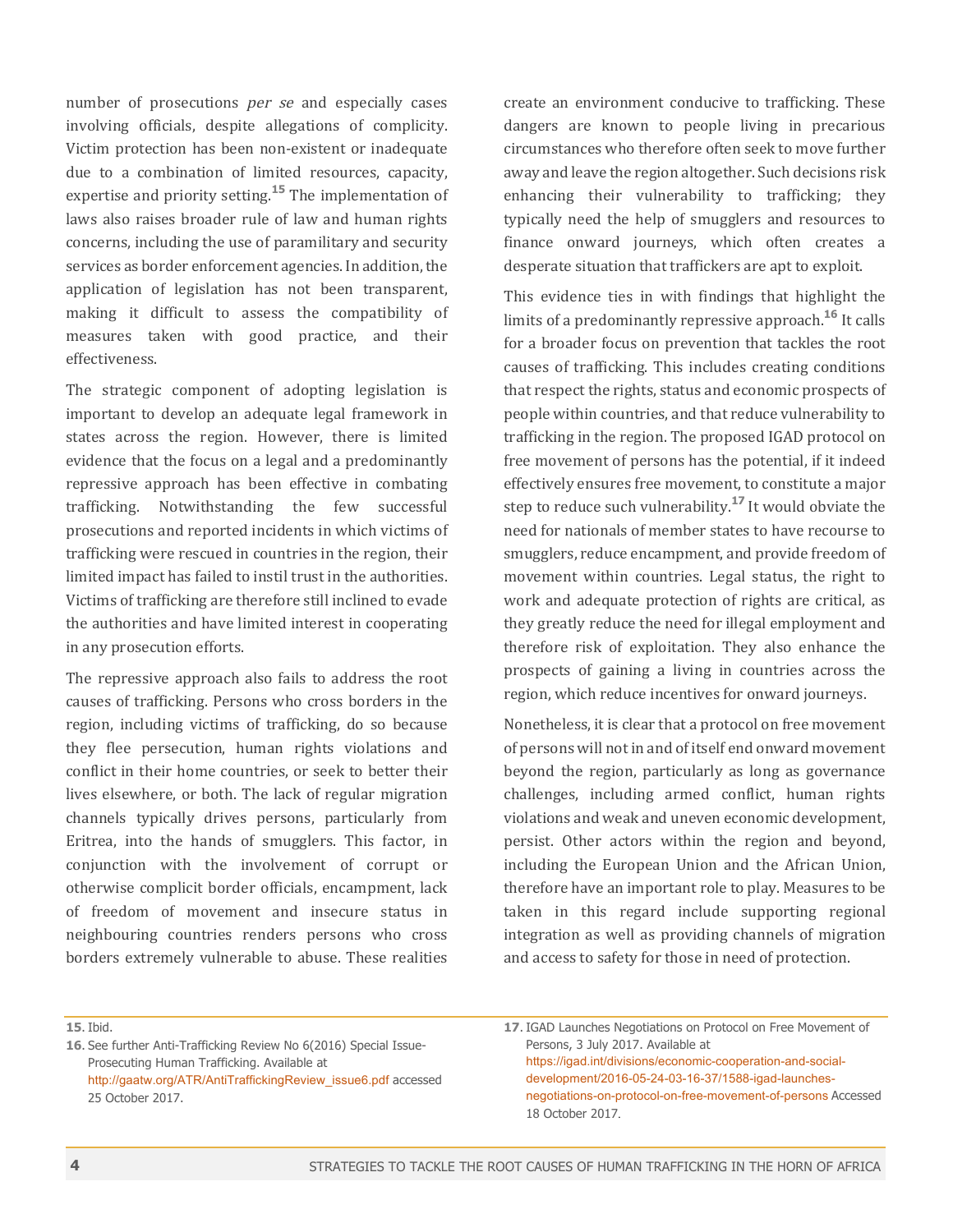## **Recommendations**

#### **To IGAD member states:**

Considering the empirical findings based on interviews with Eritreans, and with a view to enhancing refugee protection in the region and reducing the demand for smuggling, IGAD member states should:

- Refrain from deporting refugees back to their countries of origin, which commonly constitutes a violation of the principle of non-*refoulement*. States should also ensure refugees are not prosecuted or punished for their irregular entry into the country in contravention of the 1951 Refugee Convention relating to the Status of Refugees (Art. 31). Refugees have the right to cross borders in search of protection and this movement should not be criminalised.
- Allow refugees to move freely and choose their place of residence. Settlement in refugee camps should be on a voluntary basis. A restriction on the freedom of movement and choice of residence of refugees which is lawful has to meet the requirements of both the 1951 Refugee Convention relating to the Status of Refugees (Art. 26) and the International Covenant on Civil and Political Rights (Art. 12).
- Develop policies and programmes that will improve refugees' access to livelihoods and will facilitate refugees' access to labour markets, both in camps and in urban areas.
- Undertake reforms that strengthen the rule of law and human rights protection of anyone within a state's jurisdiction, in line with recommendations made by UN human rights treaty bodies, African regional human rights bodies and the UN Human Rights Council's Universal Periodic Review.
- Create a database that provides accurate information on cases concerning trafficking, smuggling, refugee status, and immigration generally, using internationally/regionally agreed upon concepts.

Considering experiences in respect of the formulation and application of anti-trafficking legislation in the region to date, IGAD member states should:

- Adopt specific anti-trafficking legislation where no such legislation is in place (Eritrea, Somalia, South Sudan). Where anti-trafficking legislation has been enacted, ensure it is in accordance with the Palermo Protocol and international human rights standards.
- Ensure that coherent legal frameworks are in place, which adequately distinguish between trafficking victims and irregular migrants, and provide effective protection to victims of trafficking. Such protection includes adequate reflection and recovery periods that allow victims of trafficking to stay in the country concerned (of no less than 90 days, see UNODC Model Law against Trafficking in Persons) and explicit provisions granting effective protection against refoulement.
- Provide sufficient resources to build facilities, train personnel and render services to victims of trafficking, including a gender and children component.
- Strengthen the focus on the complicity of official personnel in trafficking operations, and ensure that any such involvement is dealt with effectively and as prescribed by law.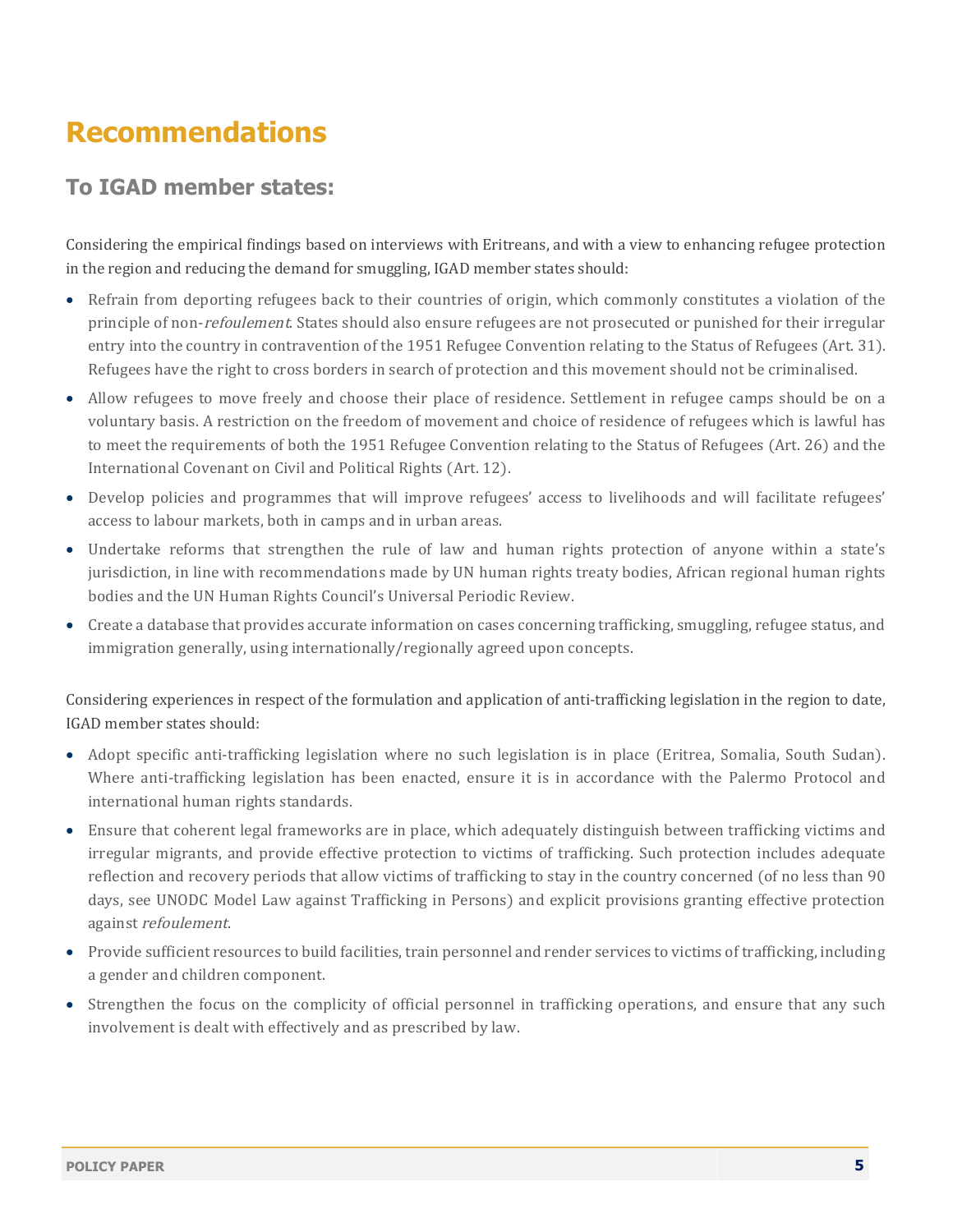#### **To IGAD:**

Considering the factors that persons crossing borders and victims of trafficking have raised as pivotal in respect of their decision-making and vulnerability to abuse, IGAD should take the following measures to combat human trafficking and smuggling effectively:

- Expedite efforts to adopt a Protocol on Free Movement of Persons in the region, which provides for free movement of nationals of member states and ensures that refugees enjoy the greatest possible freedom of movement, at a minimum as guaranteed in regional and international instruments.
- Take measures to make free movement of persons effective upon the coming into force of the Protocol, including by undertaking legislative reforms and strengthening access to justice for anyone wishing to exercise or exercising their freedom of movement.
- Invite individuals, community representatives and civil society organisations from the relevant communities in the region to meetings and consultations, and provide them with the opportunity to make presentations on their situation and on extant and planned migration policies and their implementation.
- Call on non-IGAD member states, particularly in Europe and in the Middle East, to provide adequate protection to migrants and refugees from the Horn of Africa who reach their borders or are otherwise within their jurisdiction. Work in cooperation with these states to facilitate legal mobility between them and IGAD member states.